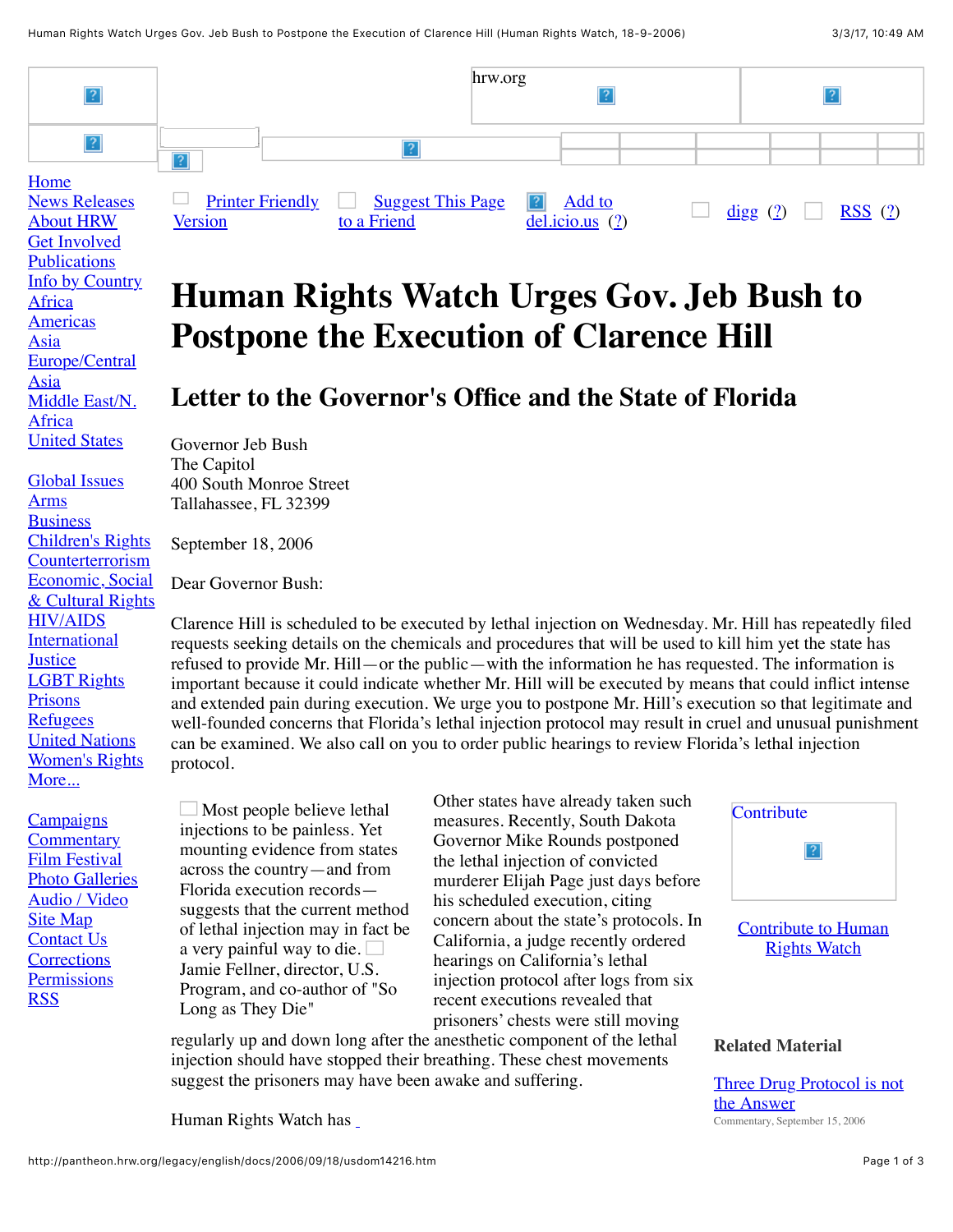[recently researched and documented](http://hrw.org/reports/2006/us0406/) why lethal injection protocols are increasingly viewed as causing unnecessary pain and suffering. Most people believe lethal injections to be painless. Yet mounting evidence from states across the country—and from Florida execution records suggests that the current method of lethal injection may in fact be a very painful way to die.

[Free Email Newsletter](http://pantheon.hrw.org/act/subscribe-mlists/subscribe.htm)

So Long as They Die: [Lethal Injections in the](http://hrw.org/reports/2006/us0406/)

United States Report, April 26, 2006

Florida adopted lethal injection executions in 2000—in part because of pressure to do away with the electric chair after a prisoner's head erupted in flames during a botched electrocution. Since then, Florida has executed sixteen prisoners by lethal injection. Most people believe lethal injections to be painless.

The three-drug lethal injection protocol used in Florida and every other lethal injection state works like this: the condemned prisoner is strapped to a gurney and injected with a massive dose of the anesthetic sodium pentothal, which should render him unconscious. Next he is injected with pancuronium bromide, a drug that paralyzes voluntary muscles, including the lungs and diaphragm. Finally, he is injected with potassium chloride, which should bring swift cardiac arrest.

The problem, however, is that if the anesthetic does not render the prisoner unconscious, he will experience tremendous pain—he will feel himself suffocating from the pancuronium bromide and will feel his veins burning up as the potassium chloride courses to his heart. Potassium Chloride is so painful that U.S. veterinarian guidelines prohibit its use on domestic animals unless a veterinarian first ensures they are deeply unconscious. No such safeguards are observed for human executions. Indeed to our knowledge, neither Florida – nor any of the other lethal injection states – has ever subjected its lethal injection protocol to scrutiny by independent pharmacologists or the public.

Some information on Florida lethal injections is public, despite the efforts of the Florida Department of Corrections. During the June 8, 2000 execution of Bennie Demps it took execution technicians thirtythree minutes to find suitable veins for the execution. In his final statement, Demps said: "They butchered me back there, I was in a lot of pain. They cut me in the groin; they cut me in the leg. I was bleeding profusely. This is a low-tech lynching by poison."

Autopsy reports from the lethal injections of Thomas Provenzano on June 21, 2000 and Robert Glock on January 11, 2001 indicate that executioners had a hard time finding and maintaining intravenous access to their veins—raising doubts about whether the condemned inmates received the lethal injection chemicals in the order and amount necessary to prevent intense suffering before death. Toxicology reports in Missouri and North Carolina also suggest some prisoners may have been inadequately anesthetized before they were killed.

As governor of Florida, you have the responsibility and authority to ensure that the method of execution used does not subject the condemned prisoner to cruel punishment, such as through infliction of unnecessary and avoidable pain. Available evidence suggests Florida's three drug protocol fails that test. In resisting court challenges, public information requests, and local and national media attention, Florida has gone to great lengths to keep its residents from knowing how it conducts lethal injections and what has actually happened during recent executions. If Florida believes that its protocols can withstand scrutiny, why the secrecy?

Human Rights Watch believes that all executions are inherently cruel. But if a state is going to have the death penalty, it cannot simply adopt an execution procedure because it looks good. By refusing thus far to subject their protocols to public scrutiny, Florida has failed its residents who entrust them with the awesome responsibility of executing prisoners.

We urge you to postpone Clarence Hill's execution, and order public hearings into Florida's lethal